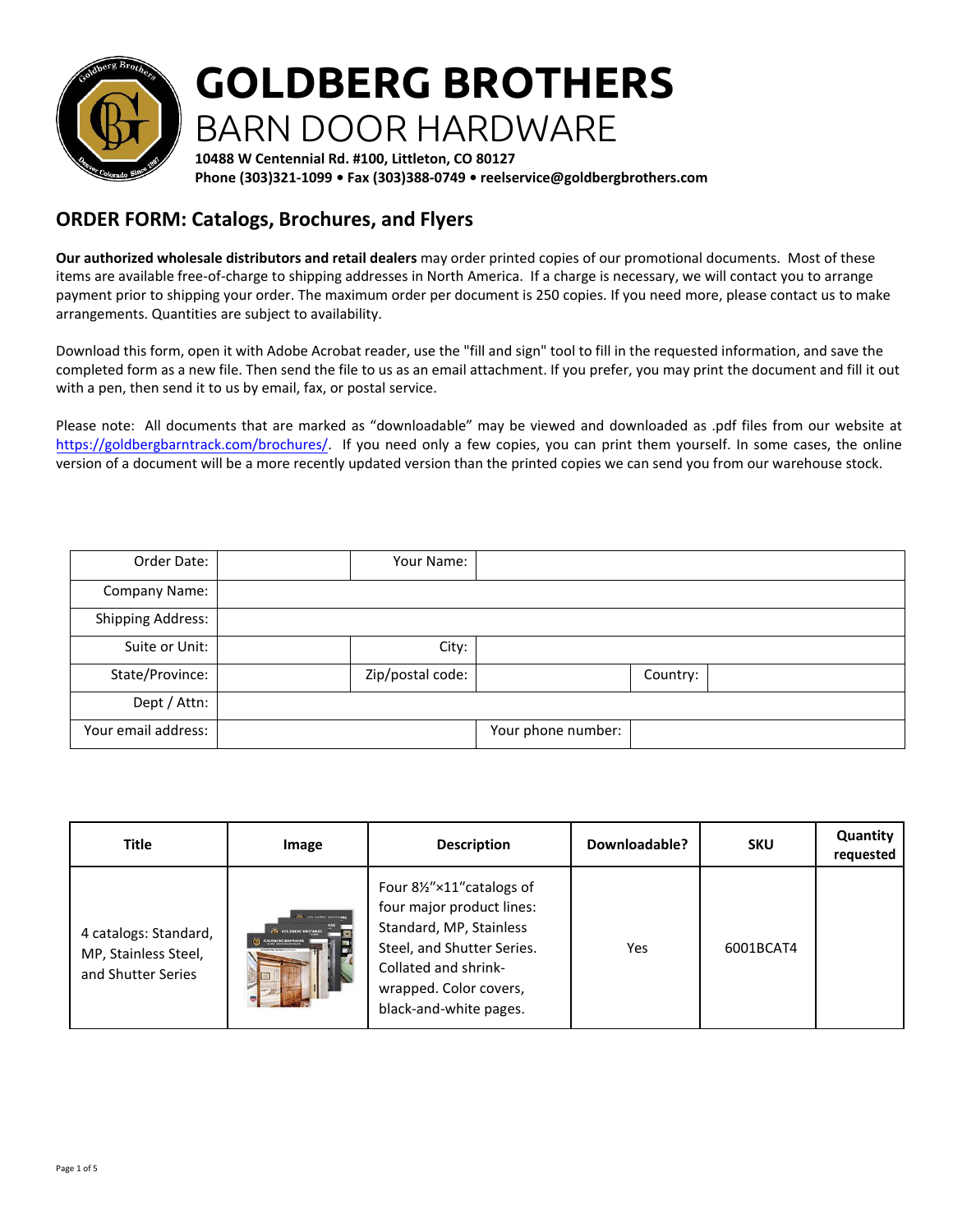| <b>Title</b>                                                           | Image                                                                    | <b>Description</b>                                                                                                                         | Downloadable? | <b>SKU</b> | Quantity<br>requested |
|------------------------------------------------------------------------|--------------------------------------------------------------------------|--------------------------------------------------------------------------------------------------------------------------------------------|---------------|------------|-----------------------|
| Barn door<br>hardware trifold<br>brochure                              |                                                                          | A general overview of most of<br>our barn door hardware product<br>lines. 81/2"×11" sheet printed on<br>both sides and folded into thirds. | Yes           | 6001B2     |                       |
| Barn door hardware<br>2-page flyer                                     | 通                                                                        | A general overview of our barn<br>door hardware product lines.<br>81/2"×11" sheet printed on both<br>sides.                                | Yes           | 6001B8     |                       |
| Roller hanger guide<br>1-page flyer                                    | $\mathbf{H}$<br>ستاتا للننا،                                             | An 8½"×11" guide showing all<br>available roller hanger styles and<br>colors.                                                              | Yes           | 6001B29    |                       |
| Roller hanger<br>stabilizer<br>1-page flyer                            | Finally, a cure for hange                                                | An 81/2"×11" overview of Roller<br>Hanger Stabilizer accessories for<br>reinforcing barn door strap<br>hangers.                            | Yes           | 6001B13    |                       |
| <b>Barn Door Pull Sets</b><br>1-page flyer                             | <b>CON PARTICULAR ENTERED BARNIDOOR PULL SETS</b><br>on a group being of | An 81/2"×11" overview of our<br>discounted flush pull and pull<br>handle combo sets.                                                       | Yes           | 6001B15S   |                       |
| Barn Door Pull<br>Sets 1-page flyer<br>with 1-page<br><b>MSRP</b> list |                                                                          | An 81/2"×11" overview of our<br>discounted flush pull and pull<br>handle combo sets, with a one-<br>page MSRP list on the back.            | No            | 6001B15    |                       |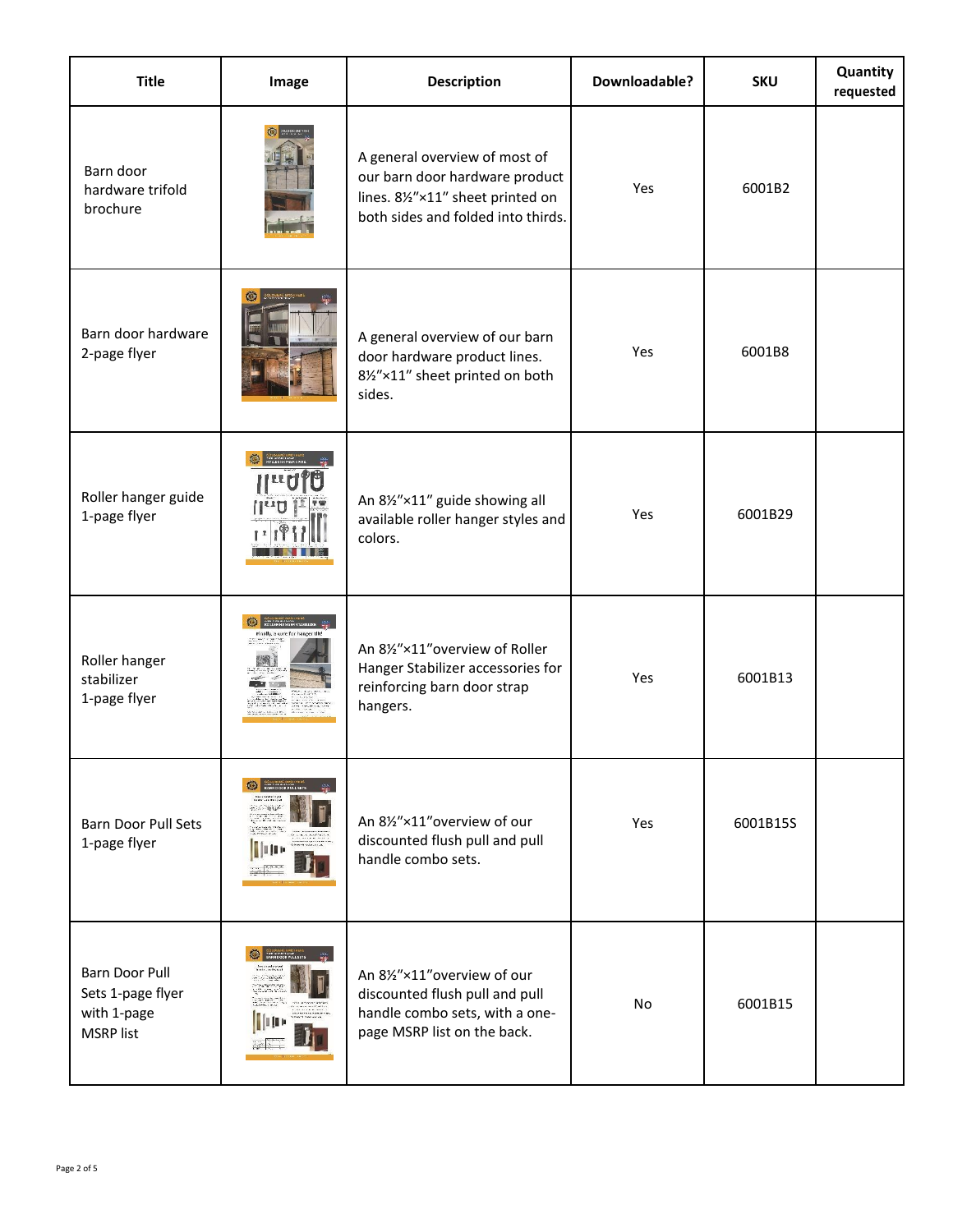| <b>Title</b>                                                                  | Image                           | <b>Description</b>                                                                                                                                                                                   | Downloadable? | <b>SKU</b> | Quantity<br>requested |
|-------------------------------------------------------------------------------|---------------------------------|------------------------------------------------------------------------------------------------------------------------------------------------------------------------------------------------------|---------------|------------|-----------------------|
| Wagon Wheel<br>1-page flyer                                                   | <i>IROON WHEEL</i>              | An 81/2"×11" overview of<br>Standard Series wagon wheel<br>and wagon wheel horseshoe<br>roller hangers.                                                                                              | Yes           | 6001B27    |                       |
| Wagon Wheel<br>hangers 1-page flyer<br>with 1-page MSRP<br>price list         |                                 | An 81/2"×11" overview of<br>Standard Series wagon wheel<br>and wagon wheel horseshoe<br>roller hangers, with a one-page<br>MSRP list printed on the back.                                            | <b>No</b>     | 6001B4     |                       |
| Barn Door Bypass<br>Systems 1-page flyer                                      |                                 | An 8½"×11" guide that explains<br>most of our barn door bypass<br>system options for both pass-<br>through and clear-opening<br>configurations.                                                      | Yes           | 6001B31    |                       |
| <b>Standard Series</b><br><b>Corner Converging</b><br>Bracket 1-page<br>flyer |                                 | An 81/2"×11" overview and<br>installation guide for the<br><b>Standard Series Corner</b><br>Converging Bracket accessory kit.<br>It is used to connect two tracks<br>that meet at a 90-degree angle. | Yes           | 6001B32    |                       |
| <b>Standard Series</b><br><b>Accent Trims</b><br>2-page flyer                 | ● 3 3 3 4 4<br>$898t$<br>7.44.1 | An 81/2"×11" overview of<br>decorative accent trims available<br>to attach to Standard Series J-<br>strap and flattop strap roller<br>hangers. Printed on both sides.                                | Yes           | 6001B33    |                       |
| Barn Door Edge Wrap<br>1-page flyer                                           |                                 | An 81/2"×11" overview of<br>Goldberg Brothers Barn Door<br>Edge Wrap systems.                                                                                                                        | Yes           | 6002BDWB2  |                       |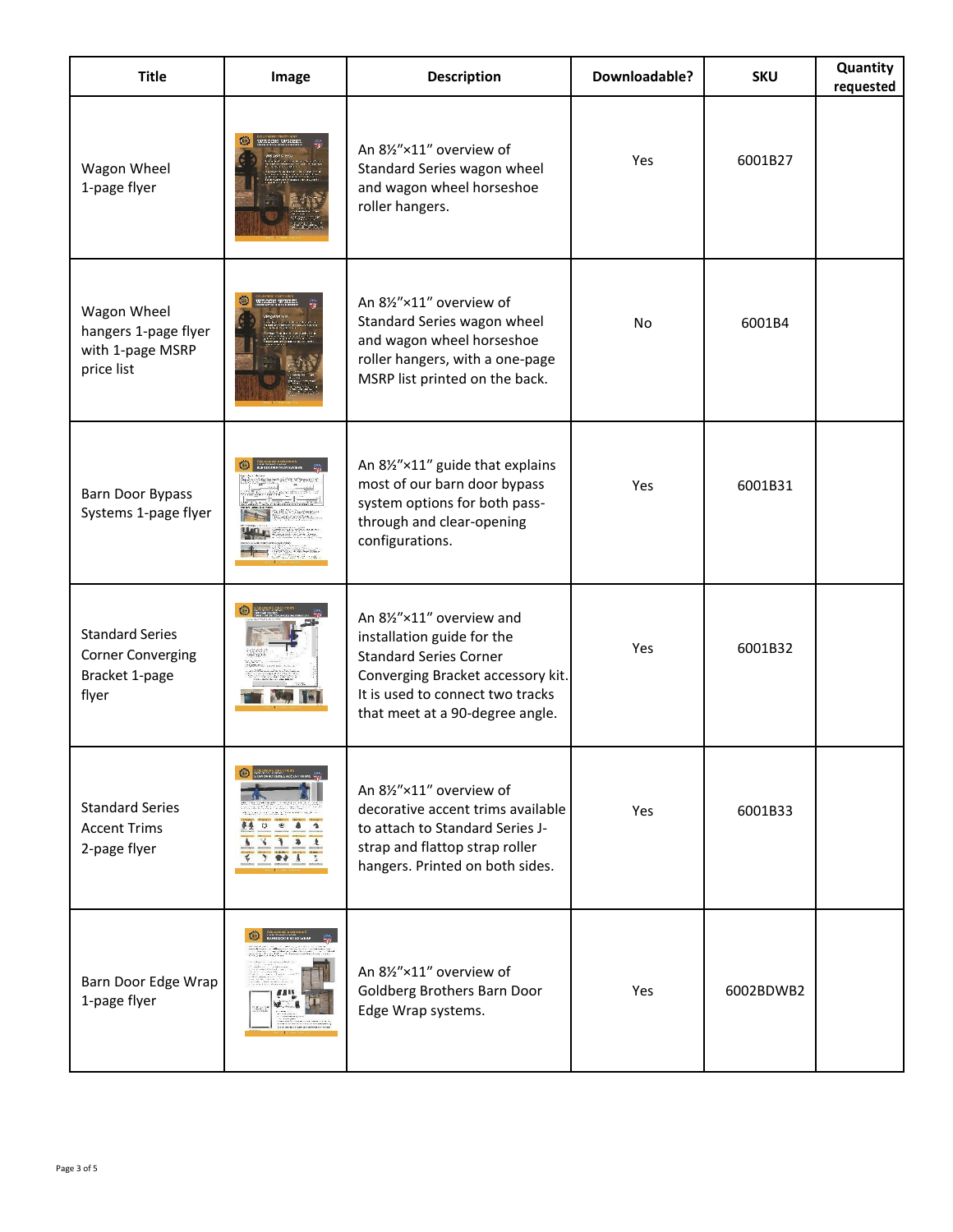| <b>Title</b>                                                                  | Image                                 | <b>Description</b>                                                                                                                                             | Downloadable? | <b>SKU</b> | Quantity<br>requested |
|-------------------------------------------------------------------------------|---------------------------------------|----------------------------------------------------------------------------------------------------------------------------------------------------------------|---------------|------------|-----------------------|
| <b>Shutter Series</b><br>2-page flyer                                         |                                       | An 81/2"×11" overview of<br>Shutter Series barn door<br>hardware for window<br>shutters and cabinets.<br>Printed on both sides.                                | Yes           | 6003B11    |                       |
| Dummy Roller Series<br>2-page flyer                                           | Hillyw                                | An 81/2"×11" overview of<br><b>Exterior Dummy Roller Series</b><br>and Interior Dummy Roller<br>Series barn door hardware.<br>Printed on both sides.           | Yes           | 6004B1     |                       |
| Barnfold <sup>™</sup> Series<br>1-page flyer                                  |                                       | An 81/2"×11" overview of<br>Barnfold™ Series barn door<br>hardware.                                                                                            | Yes           | 6007B1     |                       |
| Barnfold <sup>™</sup> Series<br>2- and 4-door<br>hardware reference<br>charts |                                       | An 81/2"×11" reference<br>document to assist in the<br>selection of Barnfold™ folding<br>barn door hardware sets and<br>door panels. Printed on both<br>sides. | Yes           | 6007B3     |                       |
| <b>MP Series</b><br>2-page flyer                                              | $\odot$ where<br>HO<br>(m  )          | An 81/2"×11" overview of MP<br>Series barn door hardware.<br>Most of the information is<br>also relevant to CP Series<br>products. Printed on both<br>sides.   | Yes           | 6008B10    |                       |
| <b>MP Series</b><br>1-page flyer<br>with 1-page<br><b>MSRP</b> list           | $\odot$ $\cdots$<br>$\ u\ $ ) $\ u\ $ | An 8½"×11" one-page overview<br>of MP Series barn door<br>hardware with a one-page<br>MSRP list printed on the back.                                           | No            | 6008B11    |                       |